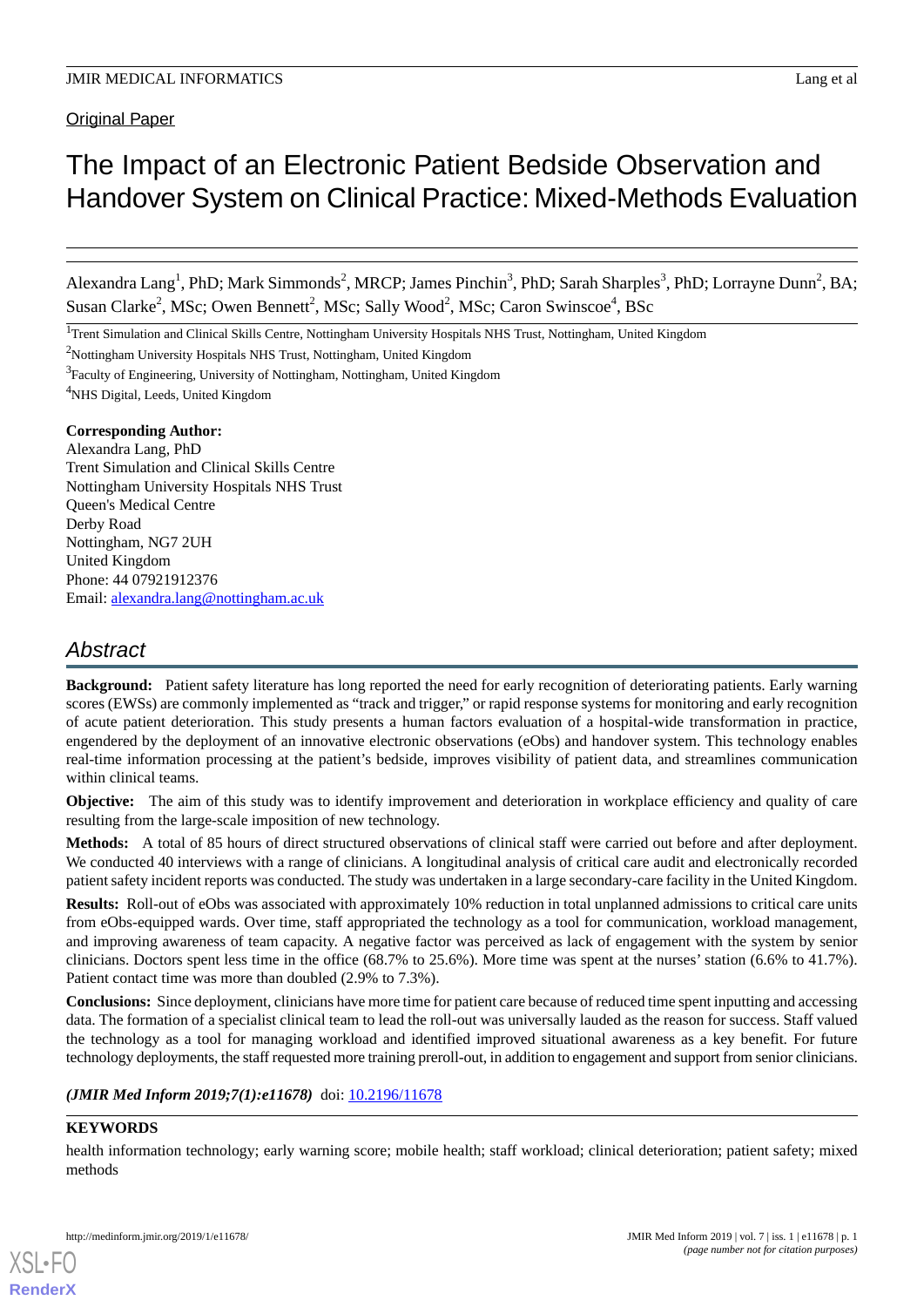## *Introduction*

## **Background**

Patient safety literature has long reported the need for early recognition of deteriorating patients, with health strategy stating it as a health care priority [\[1](#page-10-0)[-4](#page-10-1)]. Early warning scores (EWSs) are commonly implemented as "track and trigger," or rapid response systems for monitoring and early recognition of acute patient deterioration.

We have presented an evaluation of a hospital-wide transformation from paper-based patient observations to mobile handheld device–enabled electronic observations (eObs) and electronic handover (eHandover) data collection in a large UK teaching hospital. Over 5500 mobile devices were deployed to over 6000 staff across 80 wards. The innovative technology allows real-time, automatic information processing at the patient's bedside, with the aim of improving the efficacy of EWSs in practice and provide greater visibility of key patient data.

This study evaluated the deployment using objective measures and subjective evaluation of changes in clinical practice in addition to the overview of benefits realization based on analysis of hospital data sets.

Independent human factors researchers evaluated the technology implementation through pre- and postdeployment observations and staff interviews. Data extracted from the eObs and eHandover software and other supporting information technology (IT) systems provide evidence of the impact of this intervention on admissions to critical care and other benefits to the organization.

The combination of these datasets provides valuable insight into how a health information technology (HIT) intervention has affected care provision and patient safety in a large UK teaching hospital.

## **Background to Paper-Based Early Warning Scores and the Move to Electronic Observations**

EWS systems deliver a standardized approach to observation frequency and response based around an aggregated scoring system which characterizes a patients' physiological acuity. This process involves physiological observations being carried out at the patient's bedside and a score being calculated (afferent limb). If this score meets the defined criteria, representing a significant abnormality, the observations are communicated and acted upon by appropriate clinical team members (efferent limb) [\[5](#page-10-2)]. For the system to be effective, both the afferent *and* efferent limbs need to be efficient, reliable, and timely. The system enables a proactive approach to assessment and recognition of the deteriorating patient, leading to reductions in critical care admissions, mortality, and serious adverse events [[6](#page-10-3)[,7\]](#page-10-4).

Historically, EWS processes have been implemented via paper-based charts; however, there is widespread acknowledgement of a variety of contextual reasons which lead to poor adherence to this practice [\[8](#page-10-5)[,9](#page-10-6)]. To tackle poor adherence and associated organizational issues, Nottingham University Hospitals (NUH) National Health Service (NHS) Trust commissioned and facilitated the development of an electronic system (Nervecentre Software LtdTM), moving to mobile device access for all clinical staff.

[Figure 1](#page-2-0) shows the relative complexity of the paper-based system, demonstrating the risk of increased workload and reliance on active communication required of staff in a minimum of 8 decision points during EWS procedures. In comparison, the eObs system has fewer task stages and fewer interpersonal interactions, with automatic system actions replacing the manual score calculation tasks and decision points. To improve adherence, the eObs system also provides a reminder function for the next observation set. The higher number of tasks within the paper-based process increases the risk of potential errors at each stage of processing and communication of information as evidenced by Prytherchy et al [[10\]](#page-10-7). This finding is well established in the literature on errors [\[11](#page-10-8)] and specifically the types of errors that occur in paper-based EWSs [\[12](#page-10-9)]. There is an increased risk of communication delay, as staff have to prioritize escalation of patient deterioration over other competing tasks. In contrast, the functions of the new electronic system streamline the process and reduce the number of opportunities for degradation of information.

The implementation of the eObs technology in 2015 was distinct from the EWS patient management policy which has been established on paper across NUH since 2008. By aligning precisely to the existing policy, a raised EWS is automatically and immediately escalated to senior clinical staff or the critical care outreach team (CCOT) through mobile instant messaging. The data recorded in the eObs module include all the physiological parameters previously calculated in the paper-based observation charts [[13\]](#page-10-10). The system also allows for "special circumstances models" to be implemented where patient needs differ from standard EWS algorithms (eg, End of Life or known chronically abnormal physiology).

Equally, handover documents have historically been handwritten, nonstandardized, and at risk of being out-of-date, or incorrect, putting patient information and safety at risk [[14\]](#page-10-11). The eHandover solution created a mobile platform to record key patient data in a standardized format, allowing different staff groups to access information where and when they need it. This functionality in eObs and eHandover provides opportunity for consistency, simplicity, and a reduction in the potential for perceptual error.

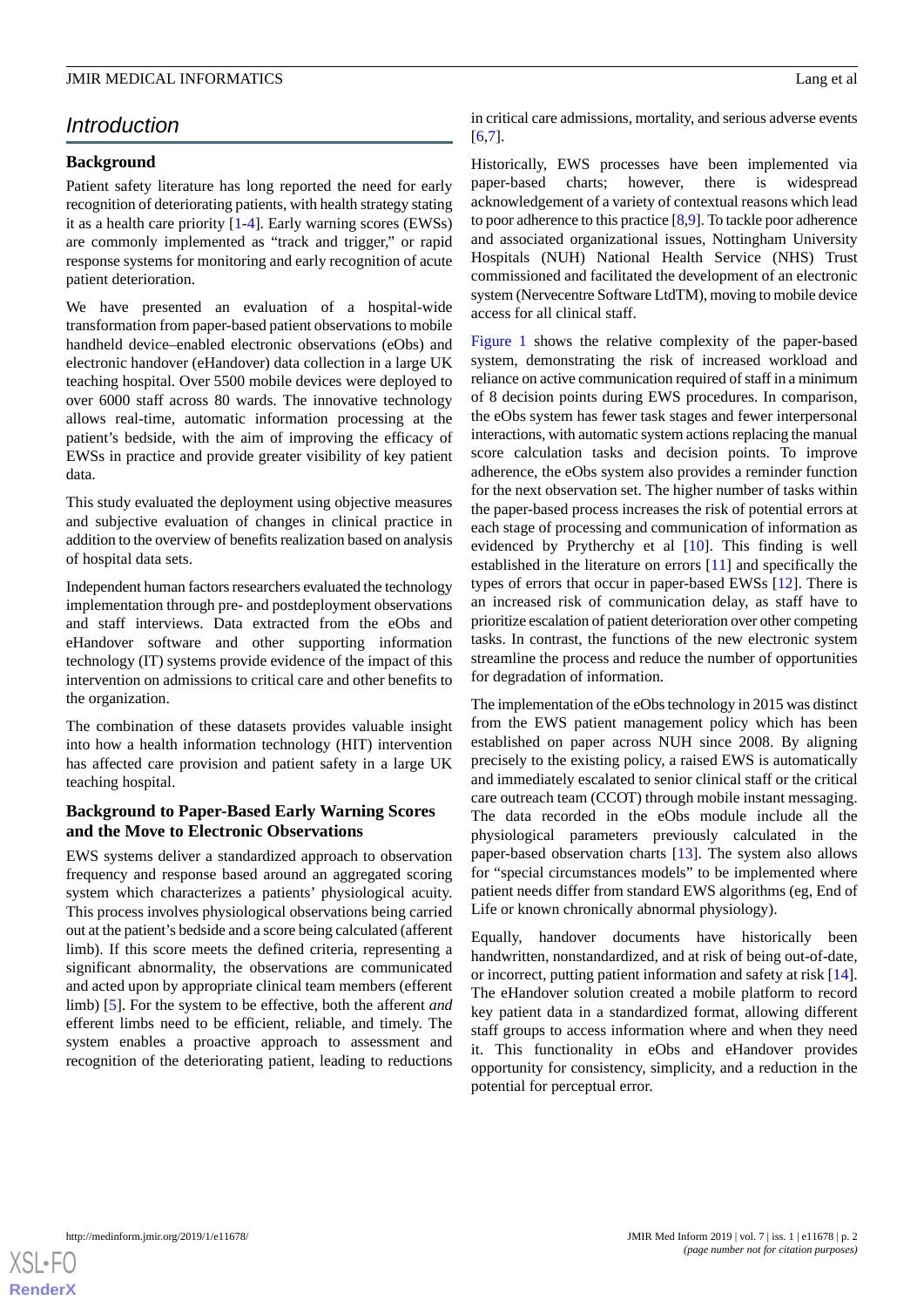<span id="page-2-0"></span>Figure 1. Visual comparison of clinical observation process using paper-based charts (left-hand flow diagram) and the electronic observations system (right-hand flow diagram). eObs: electronic observations; EWS: early warning score; CCO: critical care outreach.



= indicates opportunity for error to occur in information processing or communication

## **Study Context**

The study was carried out at a large teaching hospital trust in the United Kingdom, which provides secondary care services for approximately 2.5 million residents and facilitates approximately 1900 beds. Over a period of 9 months, personal mobile devices (iPhones and iPads) and training were provided to over 6000 nurses, doctors, health care assistants, and allied health professionals. The deployment was undertaken by a specialist Clinical Information and Communication Technology (CICT) team. This involved senior and practicing clinical nurses being developed into specialist Information and Communications Technology (ICT) advocates to lead the technology roll-out. Their dual role enabled them to support staff clinically while the general workforce were introduced to and becoming familiar with the eObs system.

This team coordinated the roll-out across 70 adult and children's wards at 2 hospital sites.

## *Methods*

## **Study Design**

The study collected pre- and postdeployment data concerning ward-based work via direct observation of staff before and after the deployment. Interviews and focus groups collected qualitative staff insights into the impact of mobile handheld devices and eObs on nursing and medical practice. Additional data sets were collected from existing hospital systems to give insight into the wider implications of eObs.

Ethical approval was obtained from an appropriate local ethics committee as a service evaluation project.

#### **Structured Observations**

Recruitment of clinical staff was done via flyers and facilitated introductions by the CICT team. Direct structured observations of clinicians were carried out pre- and postdeployment to record staff activities and location within the ward. A total of 23 predeployment and 64 postdeployment (n=87) observation sessions were obtained over 85 hours. Observation sessions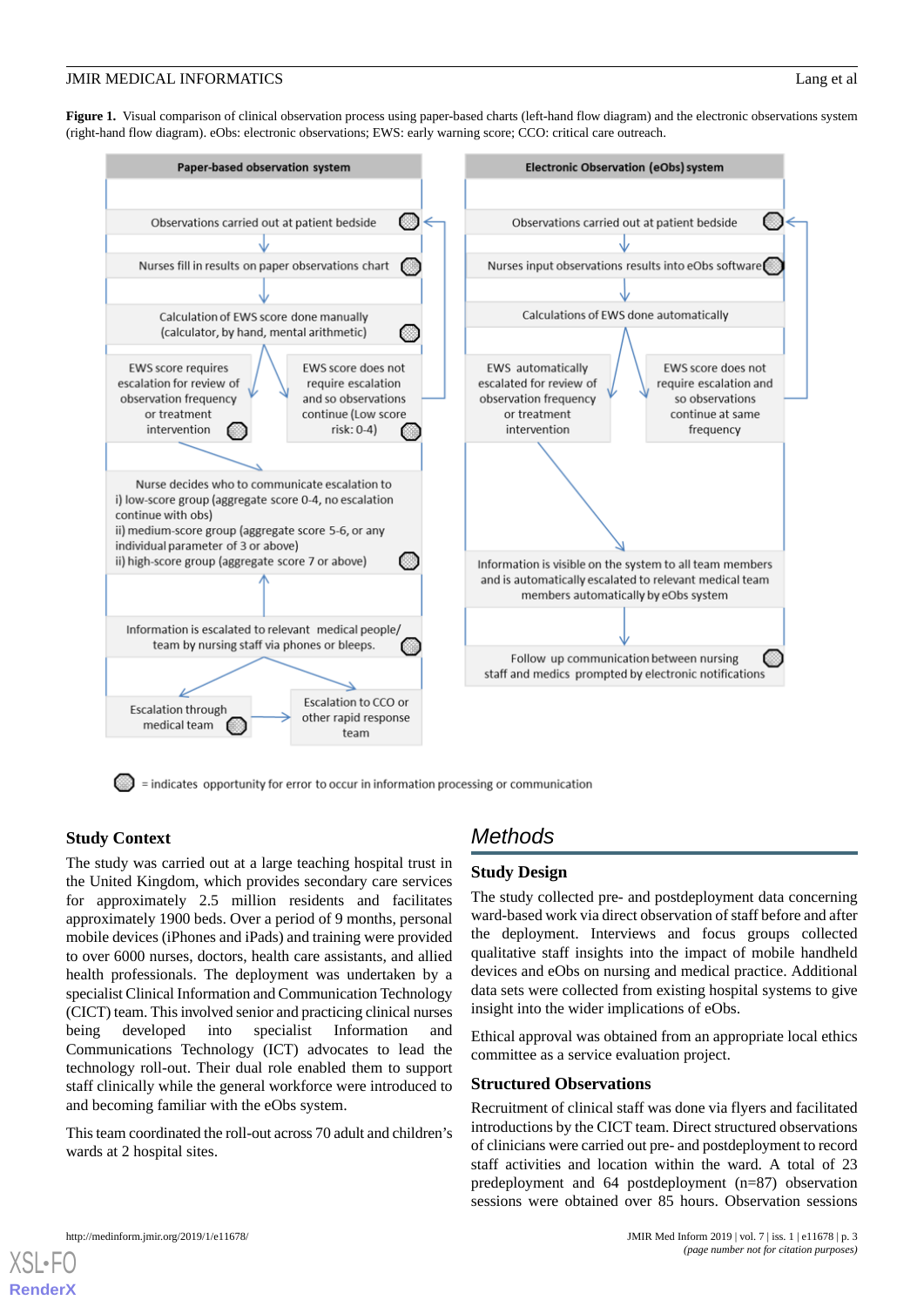lasted between 15 and 120 min. Observers "shadowed" staff, using a bespoke tablet computer app to record activities and locations from exhaustive and exclusive lists. Researchers were not in attendance at the patient's bedside but observed from a distance, and participants were informed that the observation could be halted at any time.

Observation sessions were divided into 30-second time bins. If an activity was observed in a 30-second bin, it was recorded as 1 observation even if multiple instances of the activity occurred ([Figure 2](#page-3-0)). This method makes the observation of multitasking or rapid task switching possible and provides a measure of the relative distribution of different activities during the observation period.

Predeployment data were collected on a short stay acute medical admissions ward (n=11) and a health care of older person ward (n=13). Postdeployment data were collected on acute medical admissions wards  $(n=37)$ , medical wards  $(n=12)$ , and surgical wards  $(n=15)$ .

Registered nurses were observed for a total of 17 hours predeployment (n=16) and 23.3 hours postdeployment (n=18). Doctors were observed for 10 hours predeployment (n=7) and 35.1 hours postdeployment (n=47). The participating doctors ranged in experience from consultant to Foundation Grade 1 (F1) doctor, which is the general postgraduate bridge between

medical school and training for full registration as a medical professional in the United Kingdom.

### **Interviews**

Recruitment of staff for interviews was carried out via email and poster communications. Semistructured interviews and focus groups explored the impact of technology deployment on personal working practices and also encouraged reflection on the impact on teams, environment, and organization.

A total of 40 interview participants were recruited across a range of nursing and medical roles amounting to 18.5 hours of interview data. The number of interview participants for each staff type is given in [Table 1](#page-4-0). All interviews were carried out post system deployment, with the staff experience of eObs ranging from 1 week to 5 months.

## **Impact Evaluation**

A longitudinal analysis of unplanned critical care admissions was derived from the NUH critical care audit dataset. Bed day costs were derived from local single organ high dependency unit (HDU) and 3 organ intensive care unit (ICU) support tariffs.

Review of EWS-related incidents on eObs wards was performed by 2 reviewers independently, from electronically recorded patient safety incident reports (Datix Ltd) from April 2014 to December 2015.

<span id="page-3-0"></span>Figure 2. Encoding activity using the structured observation methodology. In (a), 8 sequential activities occur during the 1-min observation window. In (b), a set of unique activities is recorded for each of the two 30-second bins in the observation session. Note that "Looking at Notes" is only recorded once in the first bin despite 2 instances occurring in the first 30 seconds of observation. PC: personal computer.

| Time     | Category             |
|----------|----------------------|
| 0h00m7s  | Talking on phone     |
| 0h00m12s | Looking at notes     |
| 0h00m24s | Using PC             |
| 0h00m26s | Looking at notes     |
| 0h00m30s | Using PC             |
| 0h00m35s | Looking at notes     |
| 0h00m45s | Walking within ward  |
| 0h00m52s | Talking face-to-face |

 $(a)$ 

| <b>Bin number</b> | Category                |
|-------------------|-------------------------|
| 1                 | Talking on phone        |
|                   | Looking at notes        |
|                   | Searching for paperwork |
|                   |                         |
| 2                 | Using PC                |
|                   | Looking at notes        |
|                   | Walking within ward     |
|                   | Talking face-to-face    |

 $(b)$ 

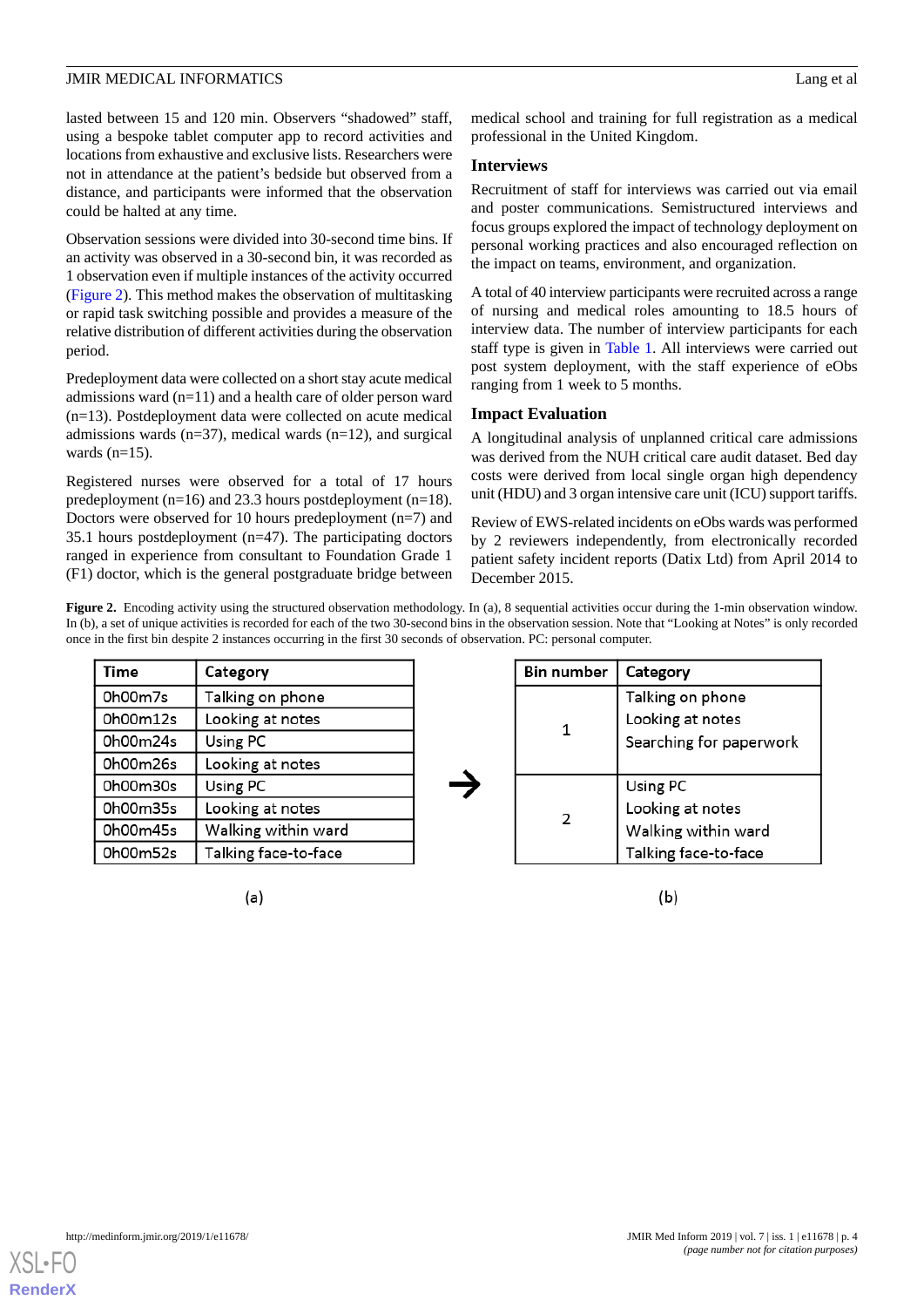<span id="page-4-0"></span>**Table 1.** Stratification of staff interviews.

| Clinical role             | Number of interviews | Total |
|---------------------------|----------------------|-------|
| <b>Medical staff</b>      |                      |       |
| Consultants               | $\mathfrak s$        | 18    |
| Registrars                | 5                    |       |
| Locums                    | 1                    |       |
| Junior doctors            | 4                    |       |
| CCOT <sup>a</sup>         | 3                    |       |
| <b>Nursing staff</b>      |                      |       |
| Senior nursing staff      | 4                    | 12    |
| Staff nurses              | 6                    |       |
| Health care assistants    | $\overline{c}$       |       |
| $CICTb$ team              | $\overline{7}$       | 10    |
| Critical skills educator  |                      |       |
| Ward managers             |                      |       |
| Hospital play specialists | 1                    |       |
| Grand total               |                      | 40    |

<sup>a</sup>CCOT: critical care outreach team.

<sup>b</sup>CICT: clinical information and communications technology team.

## *Results*

### **Structured Observations**

#### *Nurses*

As expected, an increase in observations of "using smartphone" was detected after the deployment of the eObs technology (2.2% to 6.4% of 30-second bins). However, this change was small when compared with the reduction in time spent interacting with notes and talking on the phone. [Table 2](#page-4-1) summarizes the changes for key observation categories [\[15](#page-10-12)].

A change was also seen in the observed location of nurses undertaking these activities. In particular, a move from the "office" (40.8% to 16.2% of the observed period) to the "nurse's station" (13.3% to 35.1%) was observed.

<span id="page-4-1"></span>A decrease in the number of activities observed in each 30-second bin was observed. This decrease is closely related to a decrease in rapid task switching. The mean number of activities in each 30-second bin decreased from 1.99 (SD 0.04) to 1.66 (SD 0.03).

#### *Doctors*

The observed changes in the way doctors spend their time were similar to nurses. Smartphone use increased (3.7% to 8.3%) while remaining low relative to the frequency with which interacting with paper notes or desktop PCs was observed. Doctors were also observed spending less time in the office  $(68.7\%$  to  $25.6\%)$  with more time at the nurses' station  $(6.6\%$ to 41.7%). Patient contact time more than doubled (2.9% to 7.3%).

#### *One-Hour Case Example*

[Table 3](#page-5-0) presents an illustration of how the use of eObs and handheld mobile devices has changed working tasks and locations for clinicians. This example uses a 1-hour exemplar and assumes that each observed activity spanned the entire 30-second observation bin.

#### **Table 2.**

| Observation category                                     | Predeployment<br>(% of 30-s observation bins) | Postdeployment<br>(% of 30-s observation bins) |
|----------------------------------------------------------|-----------------------------------------------|------------------------------------------------|
| Using Personal Computer (PC) or Computer On Wheels (COW) | 23.3                                          | 5.1                                            |
| Looking at notes                                         | 36.2                                          | 22.3                                           |
| Writing on notes                                         | 26.3                                          | 16.0                                           |
| Talking on phone                                         | 8.4                                           | 4.0                                            |
| Using smartphone                                         | 2.2                                           | 6.4                                            |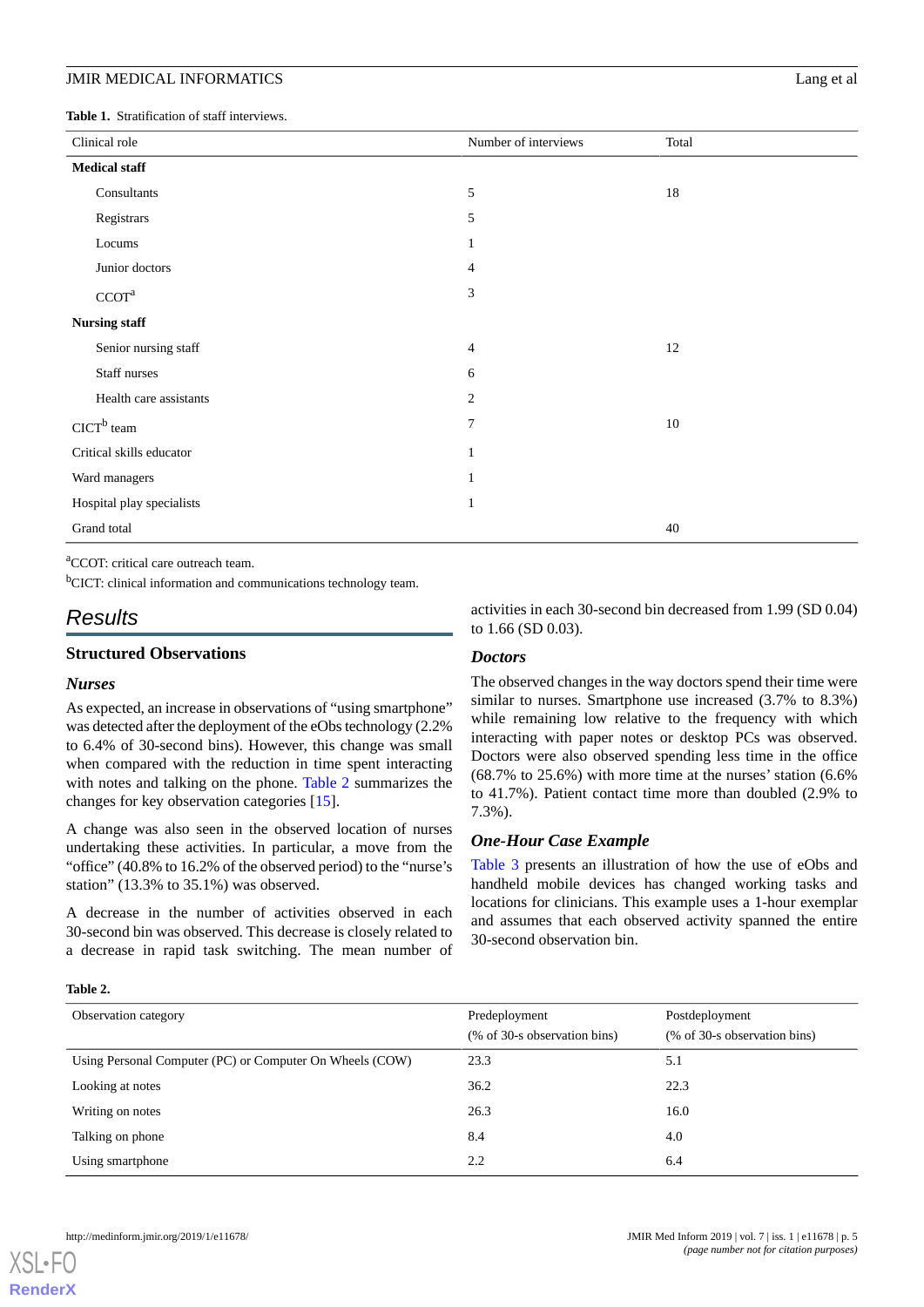<span id="page-5-0"></span>**Table 3.** One-hour example of changes in doctors and nurses' clinical tasks and locations of working in the ward owing to electronic observations.

| Clinical role                                             | Time                                                |
|-----------------------------------------------------------|-----------------------------------------------------|
| <b>Doctors</b>                                            |                                                     |
| <b>Task</b>                                               |                                                     |
| Average smartphone use                                    | Increase from 2 min to 5 min                        |
| <b>Location</b>                                           |                                                     |
| Time spent in office                                      | Reduce from over 40 min down to less than 16 min    |
| Time spent at the nursing station                         | Increase to 21 min                                  |
| Time spent with patient                                   | Increase from less than 2 min to over 4 min         |
| <b>Nurses</b>                                             |                                                     |
| <b>Task</b>                                               |                                                     |
| Average smartphone use                                    | Increase from just over 1 min to nearly 4 min       |
| Use of personal computer (PC) or Computer On Wheels (COW) | Reduce from 14 min down to 3 min                    |
| Looking at notes                                          | Reduce from over 21 min down to less than 14 min    |
| Writing in notes                                          | Reduce from nearly 16 min down to under 10 min      |
| Talking on phone                                          | Reduce more than half from 5 min to just over 2 min |
| Searching tasks                                           | Reduce by 3.5 min                                   |
| <b>Location</b>                                           |                                                     |
| Time spent in office                                      | Reduce from over 24 min to less than 10 min         |
| Time spent at the nursing station                         | Increase from 8 to 21 min                           |

#### **Interviews**

A total of 40 staff provided feedback about their experiences of the deployment process, eObs, and mobile devices.

The formation of a specialist clinical team who were trained as ambassadors to lead the deployment was universally lauded as a reason for the successful roll-out. This CICT team was praised for their capacity to multitask, assisting people with the technology while administering clinical care.

During the deployment and early use of the technology, staff reported increased stress and workload, with participants identifying a need for more training in advance of the deployment; however, this was fairly short-lived:

*Not all of us had physically got our phone in time so it were all faffing, trying to get the phones charged up and all that kind of technical stuff...we'd not really had time to play with them...I think every one of us felt nervous the morning of it coming and I don't think we needed to.* [Senior nurse]

The accessibility of information on the mobile devices appears to have streamlined staff discussions to quickly address treatment pathways by facilitating remote decision making and distributed working for both nursing and medical staff:

*The best thing about it is it's a good record to consult, and certainly patients who've had multiple admissions, you can easily go back and see that information from previous admissions, and, unlike paper, it doesn't get lost.* [Junior doctor]

Frustration was expressed by junior nursing and medical staff at a perceived lack of engagement with the new system by senior medical personnel (specifically consultants). It was considered that this issue was one of the main barriers to realizing the potential benefits in a ward setting. Several rationales were offered by medical staff (including consultants) to explain the lack of engagement by senior medical staff in the eObs deployment, including the perceived loss of expertise because of the "step change" in practice, the potential for embarrassment associated with use of the new system, or a general reluctance to embrace change.

Junior personnel (medics and nurses) provided an important source of informal device use support to individuals who were struggling to adopt the new system. This support was provided early on and during the weeks and months following the departure of the CICT team from the wards:

*If you break it [eObs or phone], even now, it's a standard joke, we get one of the young staff to fix it.* [Senior nurse]

"Word of mouth" or "heard it through the grapevine" communications often perpetuated information about eObs and device use throughout the workforce. The staff believed that if this "good practice" could be formally captured and disseminated, it could speed up the rate at which staff experienced benefits from the new system.

Nurse interview data revealed a largely positive response, reporting added value in the form of reassurance of patient health state owing to the real-time eObs information and also awareness of ward capacity. However, there was also an initial perception that the new technology could result in a loss of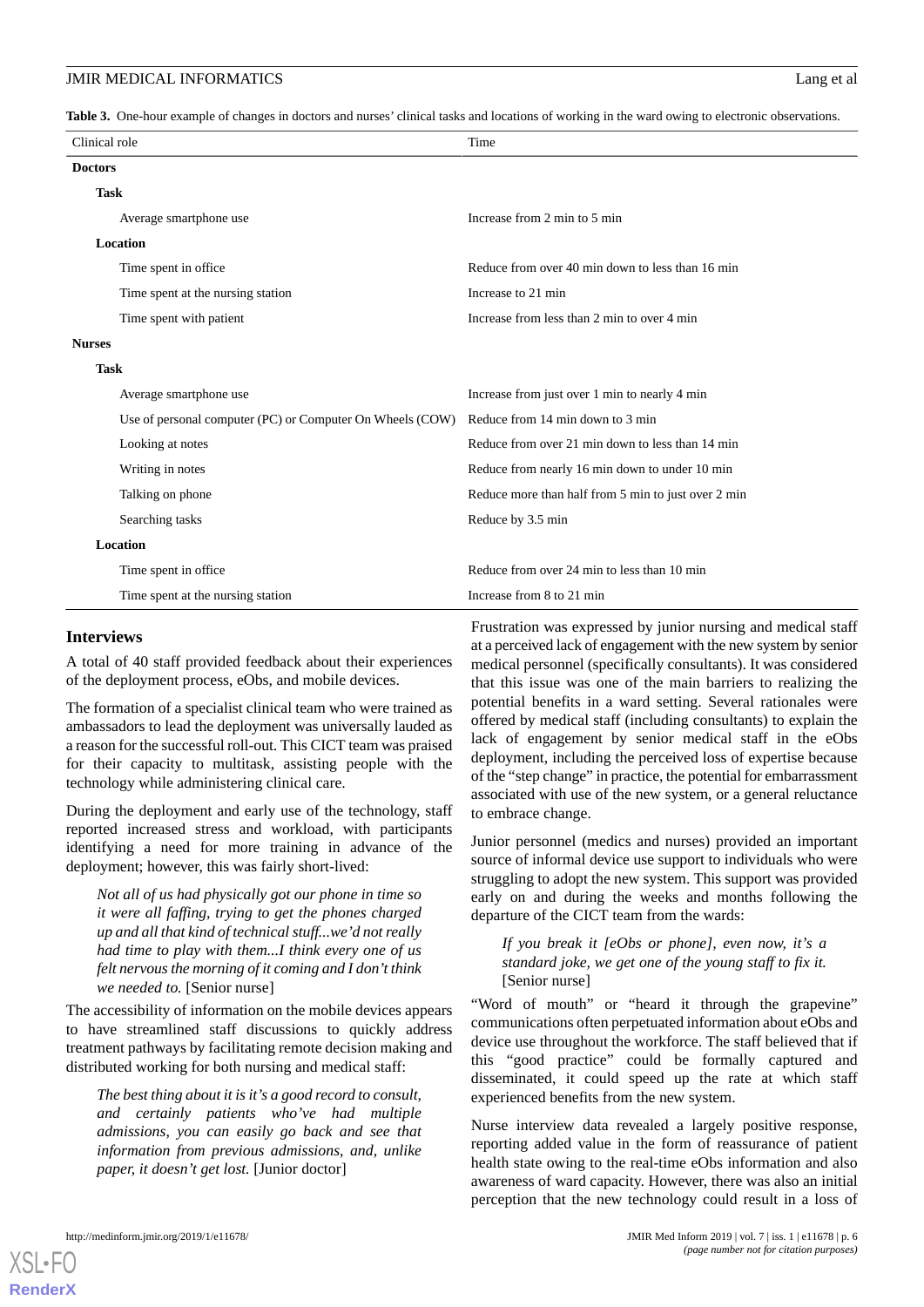control for nursing staff and promote a "Big Brother" culture, as automatic escalations meant taking away nursing autonomy. This perspective subsided over time as the real-time automation began to accelerate communications:

*Mobile technology has made a huge difference to our working lives. It helps us to manage our workload and feel more in control of what is happening on the ward. It has reinforced the importance of communication between clinicians and has really demonstrated how patient care can be improved.* [Ward sister]

Over time, nursing staff began to identify how the system could potentially alleviate stress through greater visibility of information. Nurses began to describe the mobile devices as their own "personal tool" for workload management and improved awareness of team capacity:

*It is just about making the device work for you...as I've got more confident with the device, I have said to my staff, just don't let it rule your shift and you get it to work for yourself.* [Deputy sister]

Nursing staff also described the value of handheld devices as a communication tool for use with patients and relatives, whereby the request for information could often be responded to more quickly.

For medics, initial access settings within the eObs system were at odds with current practice in terms of the perception about "consultant-led practice" versus the reality of registrars working independently. During the early deployment of eObs, relationships between consultants and registrars were put under pressure because of the permissions programmed within the system. Clinicians understood the need for policy to underpin the system; however, there was disruption to working practices as these issues were experienced:

*...who delivers the cardiac arrest process and decides, well it's the registrar...so if you are allowing them to make those decisions then to say they can't alter the parameters is patronising. And it's again where the trust says 'all our decisions are consultant made'but the reality is that's not true.* [Consultant]

Medical staff explained how they used the device to "checkup" on patients that they had treated, for clinical reassurance, when they were off duty and had physically left the ward. It was acknowledged that this use of the device should not promote unhealthy practices with regard to work-life balance:

*I think it is mainly when I see somebody sick in the ward when on acute medicine...and I just sneak a peek to make sure they are getting better instead of worse...* [Registrar]

Medical staff believed that the new system had reduced time spent searching within a ward and had facilitated time management, a finding which is consistent with the observation data captured. This related not only to their working practices but also in their reflection of liaison with nursing staff and general hospital organization.

#### **Longitudinal Impact Data**

The roll-out of eObs has been associated with an approximate 10% reduction in total unplanned admissions to critical care units at NUH from eObs-equipped wards. No substantial change in hospital or critical care bedstock has occurred over this period. This benefit is more marked when critical care level and length of stay are taken into account ([Figure 3](#page-7-0)). Alongside ongoing efforts to improved detection and response to the deteriorating patient [\[16](#page-11-0)], the impact of "real-time" communication of EWS and accessibility of patient information via handheld devices appears to be associated with a lower rate of critical care admissions, because of patients receiving more timely care and not requiring referral to those specialist services.

On the basis of nominal reference costs of £800 per Level 2 (HDU) bed day and £1200 per Level 3 (ICU) bed day, this 10% reduction in critical care admissions equates to an approximate £250K saving per quarter [\(Figure 4\)](#page-7-1) since deployment.

More detailed cost breakdowns are required to understand the full economic cost-benefits of the scheme for the future, particularly with regard to the cost of the technology infrastructure (maintenance and replacement) against clinical health economic gains and prolonged use behavior of the system over time.

The eObs deployment is also associated with an approximate 50% reduction in reported EWS policy-related patient safety incidents in eObs wards. No such reduction was seen in non-eObs wards or in incident reporting in general over the same time period. Audit results also indicate adherence with EWS policy has improved because of the functionality of the system, namely, automated calculations, observation frequency setting, and user prompts that supports the findings from previous enquiries into electronic observations [[17\]](#page-11-1).

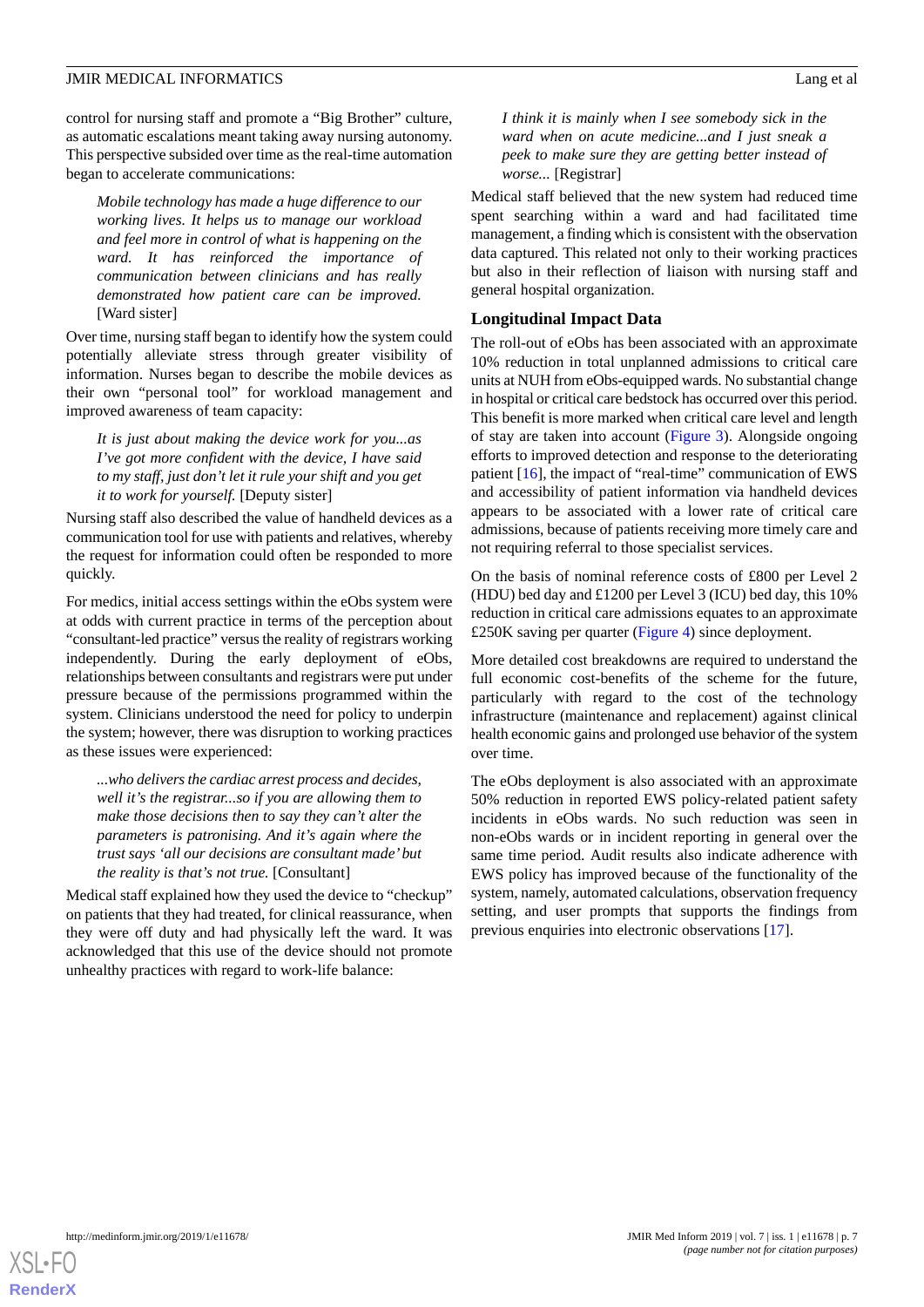<span id="page-7-0"></span>**Figure 3.** Unplanned admissions to level 2 (high dependency unit) and level 3 (intensive care unit).



<span id="page-7-1"></span>Figure 4. Cost of unplanned critical care admissions.



## *Discussion*

 $X$ SL•F **[RenderX](http://www.renderx.com/)**

## **Principal Findings**

This evaluation has provided insight into the impact of mobile eObs and eHandover on working practice and elicited experiential data from the staff regarding their use of the new

systems. From these data, a range of benefits to the hospital trust and workforce has been identified. The interview and focus group data in particular have also indicated where additional research and development could further benefit staff and patient experience [[15\]](#page-10-12).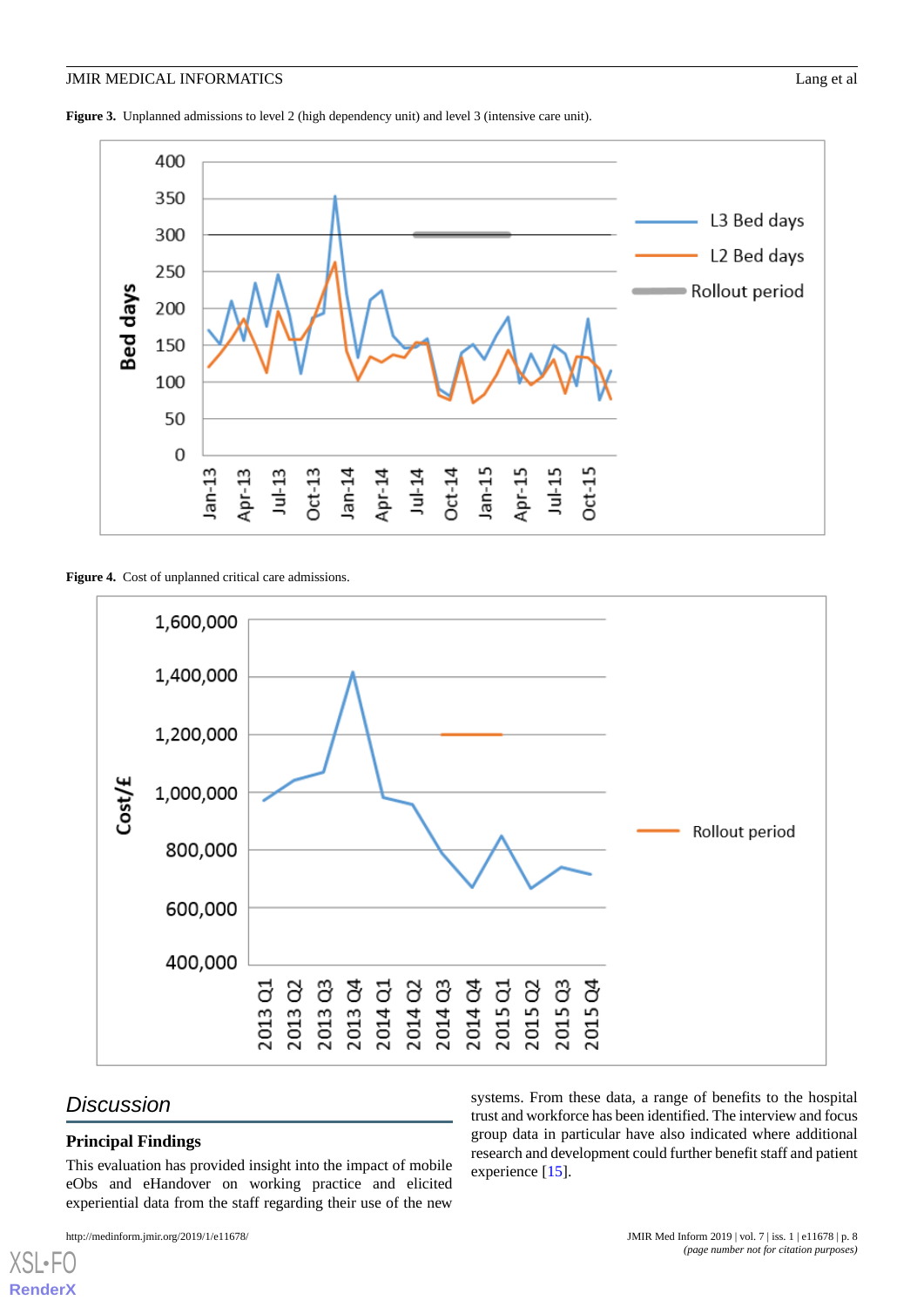The mobile solution has reduced EWS-related patient safety incidents and has allowed nurses and doctors to spend more time with the patient at the bedside. Internal studies of the paper and eObs processes for taking and recording a full set of observations showed a time saving of 1 min 23 seconds per patient using eObs. On the basis of 7500 sets of observations taken at NUH each day, this equates to approximately 170 hours of nursing time saved every day, releasing time to care. This aligns with Stevenson's findings of how patient observations benefit from real-time capture at the point of care [[18\]](#page-11-2), and a reduction in nursing workload found by Wong et al [[19\]](#page-11-3).

Through personal ownership of devices, remote access has achieved real-time visibility of patient data across the whole hospital trust, allowing faster decision making and effective task prioritization. Clinicians are given vital information instantly because of automated escalations, and the need for multiple telephone calls is negated. This utility is further enhanced by users being able to access other medical apps and guidelines at the bedside. The eObs system appears to meet the strategies for EWS success identified by Russ *et al* [[20\]](#page-11-4) by being ubiquitous, being fit with ward workflow, and enabling records to be kept current and accessible.

This transformation of practice has made it easier for staff to "do the right thing" even when not in attendance at the bedside. The opportunities provided through remote, distributed working practices have achieved safer working (see [Figures 3](#page-7-0)[-5](#page-9-0)) while not compromising communication, as evidenced in the interviews. The time previously spent searching for paper and chasing colleagues—delays similar to those reported by Fox and Elliot [\[21](#page-11-5)] in their examination of a paper-based EWS system—has been replaced with more meaningful discussions based on the information now visible through the mobile interface.

Previous work has demonstrated other wider benefits such as indicating to hospital managers which wards are particularly busy [\[22](#page-11-6)]. Where eObs has provided improved transparency about team workload and ward capacity, staff and system can begin working together as a joint cognitive system, which in turn has supported the implementation of smart resource allocation in times of pressure.

The study demonstrates how different clinical roles interact in the uptake and success of changes in practice or technology interventions. The role of junior staff as informal mentors and early adopters of new practices and technologies was evident, while senior staff backing was seen as crucial to success but was perceived to be lacking in this instance.

Challenges were also identified in technology integration and infrastructure, absence of feedback mechanisms for staff, management of expectations, and training requirements. Within the scope of the technology deployment, infrastructure issues were continually being encountered, evaluated, and improved upon, for example, in regards to Wi-Fi "blackspots" which disrupted eObs operations. However, the staff felt that there was a lack of investment in ICT support during the critical roll-out period, specifically during out-of-hours shifts. The eObs training occurred very rapidly, and the staff felt that more time to understand the system functionality would have been valuable. There was undisputed praise for the facilitation of the CICT team in conducting the technology roll-out, providing vital technology assistance and staff ICT interface on the ward during deployment—a strategy that the hospital has learnt from and will likely implement again. The issues reported in the evaluation about the absence of a feedback loop were considered and, in response, the eObs operational team developed a more transparent and accessible way for staff to provide feedback to them and ICT support. These findings provide commentary for organizational learning regarding future technology deployments.

This study provided evidence to show that appropriately designed and deployed HIT can support improved situation awareness with regard to patient deterioration. By combining eObs (a frequently accessed utility) with an eHandover system, staff have become used to entering data on mobile devices and are contributing to team-held data on clinical, patient safety, and operational issues. This model of HIT use and deployment is one which could assist future technology deployments in other hospitals and in doing so support the work of Cresswell et al [\[23](#page-11-7)] and Greenhalgh et al [[24\]](#page-11-8) in improving HIT implementation.

This research establishes 8 principles of good practice which can contribute to successful HIT deployments and which have been realized through this study.

- 1. Mobile tools to support clinical observation have the potential to be beneficial for doctors and nurses.
- 2. Deployment of this technology takes time, must involve working with users, and must be supported by a specialist technology deployment team.
- 3. More junior staff adapt to the technology particularly well.
- 4. Clinicians find ways of using this technology in conjunction with other tools to manage their work.
- 5. Embedded algorithms must take account of different specializations.
- 6. The technology can support clinical and patient communications.
- 7. It is vital that there is integration of new IT systems with existing systems.
- 8. The technology is only as good as the infrastructure that supports it.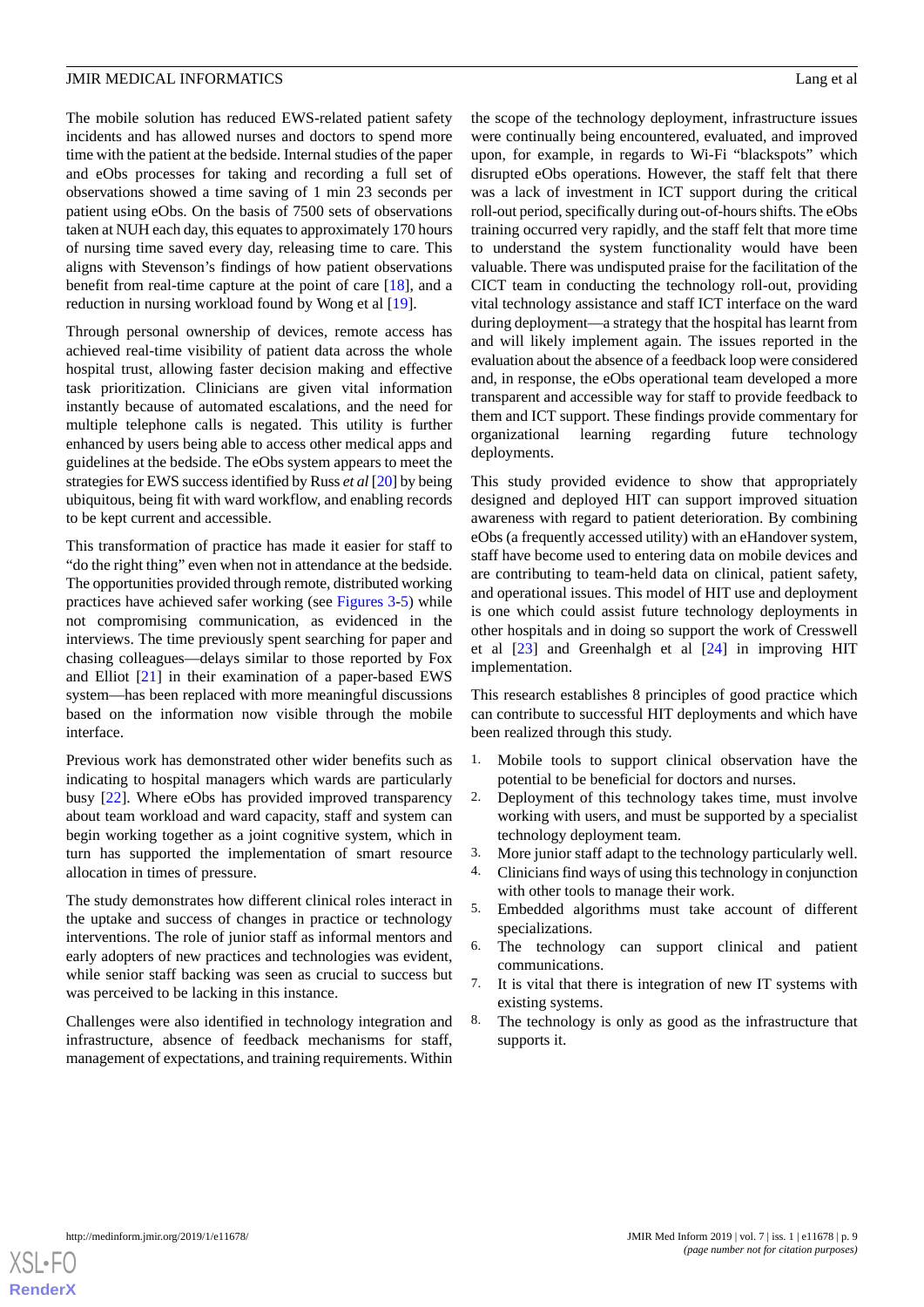<span id="page-9-0"></span>Figure 5. Early Warning Score–related incidents per month by quarter.



#### **Limitations**

The study data were limited to a single UK NHS Hospital Trust; however, the trust in question covers 2 sites and is the United Kingdom's fourth largest acute trust.

This study and the deployment of the eObs system coincided with a rolling deteriorating patient improvement program at the host hospital trust. The direct observation period was also limited to 2 months postdeployment, and the data do not reveal if the staff settled back into old routines. As such, this should be the topic of a further enquiry to establish cause and effect in regards to the technology in isolation of other quality improvement initiatives.

There is the potential for response bias within the interview data. The views of those willing to participate (n=40) may not be representative of the wider workforce (approximately n=14,500). To combat this natural effect of the qualitative approach, the interviewer involved was an independent researcher not affiliated with the hospital, and the staff were sampled from a range of job roles, with varying levels of experience of patient bedside observations and data during a range of shifts.

#### **Future Work**

There is opportunity to study the impact of further appropriation and expansion of eObs and specifically eHandover modules in clinical practice; analyze and measure the impact of improved situation awareness which is afforded by the technology and how to harness that information for effective workforce deployment and operational planning; investigate how mobile devices are being used on a personal level and where different clinical jobs and roles find utility in the technology so that this may be capitalized on and support further innovation [[15\]](#page-10-12).

Recent studies highlight the opportunities around continuous physiological monitoring of patients [[25,](#page-11-9)[26](#page-11-10)], utilizing technologies that are commonly used in HDUs. These solutions

[XSL](http://www.w3.org/Style/XSL)•FO **[RenderX](http://www.renderx.com/)**

show positive results with regard to responding to patient deterioration but are costly and require detailed cost-benefit analysis to understand the health economic benefit of monitoring on such a large scale in hospitals. In relation to this type of personalized monitoring [[27\]](#page-11-11), eObs provides a potential step change, whereby the data gathered within the system could be exploited to understand trends within population and medical groups.

While this study focused on just 1 hospital in the United Kingdom, there is significant growth in this area, with hospitals in the United Kingdom [[28\]](#page-11-12) procuring through 2 main service providers, System C (previously Vitalpac)—supplying 26 NHS Trusts [\[29](#page-11-13)]—and Nervecentre 35 NHS Trusts, and also supplying health care providers in Sweden and Australia [[30\]](#page-11-14). Electronic health records (EHRs) have a greater degree of maturity, with statistics from the United States suggesting that nearly as many as 80.5% of hospitals are using EHRs to some degree in their care provision [[31\]](#page-11-15). Hospitals in other less-developed jurisdictions such as China [\[32](#page-11-16)] and India are also investing in those systems, with lessons learnt from India echoing some of the experiences examined in this study [[33\]](#page-11-17). As such, there is much to gain from health care providers and manufacturers of these technology platforms in sharing the lessons learnt from such large-scale deployments to ease the transition from paper-based to electronic working and improve key outcomes with regard to quality measurement, staff performance, and patient experience and safety.

#### **Conclusions**

The eObs and eHandover project has effected transformational changes in patient safety at a large acute hospital, bringing benefit to both staff and patients. In the hands of clinical staff, handheld devices and appropriate clinical software have the potential to reduce costs associated with inpatient management while simultaneously empowering staff in their daily activities, improving patient safety and releasing time to care.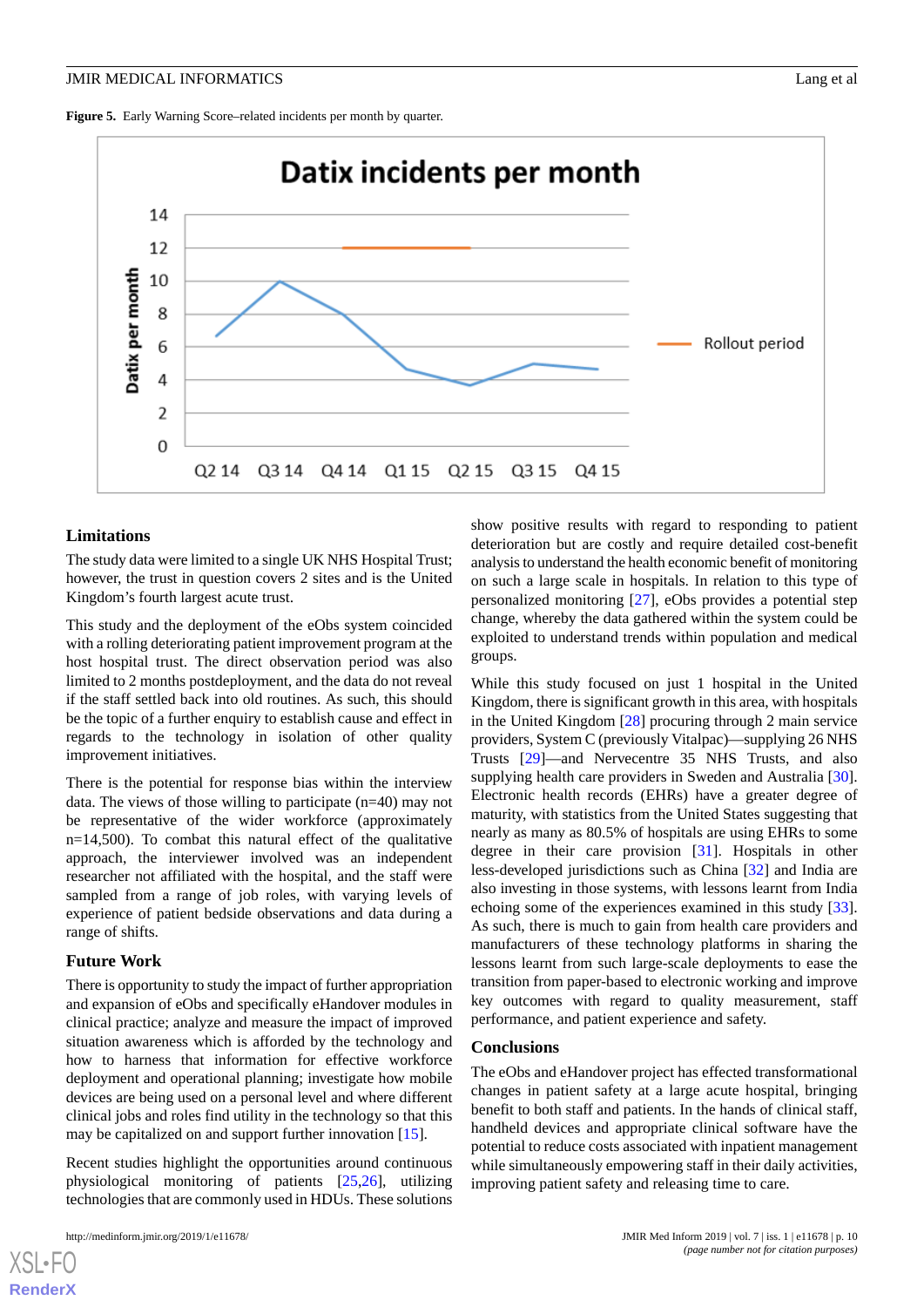Looking ahead, the full scale of the benefits experienced by this hospital trust is only just beginning to mature, with their full extent being realized.

## **Acknowledgments**

This body of work is thanks to the collaborative efforts of NUH Trust CICT team and the eObs project team. The authors acknowledge the support of Health & Social Care Information Centre in supporting the contractual obligations and realization of benefits associated with the "NHS England Safer Hospitals, Safer Wards Technology Fund" award (Ref: SHSW-0087). The authors of this report are also supported by the Horizon Digital Economy Hub EP/G065802/1.

## **Conflicts of Interest**

None declared.

## <span id="page-10-0"></span>**References**

- 1. Berwick DM, Calkins DR, McCannon JC, Hackbarth AD. The 100,000 lives campaign: setting a goal and a deadline for improving health care quality. J Am Med Assoc 2006 Jan 18;295(3):324-327. [doi: [10.1001/jama.295.3.324\]](http://dx.doi.org/10.1001/jama.295.3.324) [Medline: [16418469](http://www.ncbi.nlm.nih.gov/entrez/query.fcgi?cmd=Retrieve&db=PubMed&list_uids=16418469&dopt=Abstract)]
- 2. National Patient Safety Agency. London, UK: National Patient Safety Agency; 2007 Dec. Safety First: One Year On URL: [https://webarchive.nationalarchives.gov.uk/20090330105439/http://www.patientsafetyalliance.scot.nhs.uk/files/](https://webarchive.nationalarchives.gov.uk/20090330105439/http://www.patientsafetyalliance.scot.nhs.uk/files/npsasafetyfirstresponsereportweb.pdf?fileid=283) [npsasafetyfirstresponsereportweb.pdf?fileid=283](https://webarchive.nationalarchives.gov.uk/20090330105439/http://www.patientsafetyalliance.scot.nhs.uk/files/npsasafetyfirstresponsereportweb.pdf?fileid=283) [accessed 2019-01-18] [[WebCite Cache ID 75WDFd44X\]](http://www.webcitation.org/

                                75WDFd44X)
- <span id="page-10-1"></span>3. Darzi A. Department of Health, NHS. London, UK; 2008. High quality care for all London: briefing on NHS next stage review final report URL: [http://www.nhshistory.net/High\\_Quality\\_Care\\_for\\_All.pdf](http://www.nhshistory.net/High_Quality_Care_for_All.pdf) [accessed 2019-01-22] [\[WebCite](http://www.webcitation.org/

                                75c81jyE9) [Cache ID 75c81jyE9](http://www.webcitation.org/

                                75c81jyE9)]
- <span id="page-10-2"></span>4. Royal College of Physicians. London, UK; 2013. Putting Patients First: realising Francis' vision. Royal College of Physicians' response to the final report of the Mid Staffordshire NHS Foundation Trust Public Inquiry URL: [https://www.rcplondon.ac.uk/](https://www.rcplondon.ac.uk/file/1405/download?token=sB9Ro-gH) [file/1405/download?token=sB9Ro-gH](https://www.rcplondon.ac.uk/file/1405/download?token=sB9Ro-gH) [accessed 2019-01-18] [\[WebCite Cache ID 75WELRINY](http://www.webcitation.org/

                                75WELRINY)]
- <span id="page-10-4"></span><span id="page-10-3"></span>5. McNeill G, Bryden D. Do either early warning systems or emergency response teams improve hospital patient survival? A systematic review. Resuscitation 2013 Dec;84(12):1652-1667. [doi: [10.1016/j.resuscitation.2013.08.006\]](http://dx.doi.org/10.1016/j.resuscitation.2013.08.006) [Medline: [23962485](http://www.ncbi.nlm.nih.gov/entrez/query.fcgi?cmd=Retrieve&db=PubMed&list_uids=23962485&dopt=Abstract)]
- 6. Jansen JO, Cuthbertson BH. Detecting critical illness outside the ICU: the role of track and trigger systems. Curr Opin Crit Care 2010 Jun;16(3):184-190. [doi: [10.1097/MCC.0b013e328338844e](http://dx.doi.org/10.1097/MCC.0b013e328338844e)] [Medline: [20305556\]](http://www.ncbi.nlm.nih.gov/entrez/query.fcgi?cmd=Retrieve&db=PubMed&list_uids=20305556&dopt=Abstract)
- <span id="page-10-5"></span>7. Mathukia C, Fan W, Vadyak K, Biege C, Krishnamurthy M. Modified Early Warning System improves patient safety and clinical outcomes in an academic community hospital. J Community Hosp Intern Med Perspect 2015;5(2):26716 [\[FREE](http://europepmc.org/abstract/MED/25846353) [Full text\]](http://europepmc.org/abstract/MED/25846353) [doi: [10.3402/jchimp.v5.26716](http://dx.doi.org/10.3402/jchimp.v5.26716)] [Medline: [25846353](http://www.ncbi.nlm.nih.gov/entrez/query.fcgi?cmd=Retrieve&db=PubMed&list_uids=25846353&dopt=Abstract)]
- <span id="page-10-7"></span><span id="page-10-6"></span>8. Mackintosh N, Rainey H, Sandall J. Understanding how rapid response systems may improve safety for the acutely ill patient: learning from the frontline. BMJ Qual Saf 2012 Feb;21(2):135-144. [doi: [10.1136/bmjqs-2011-000147\]](http://dx.doi.org/10.1136/bmjqs-2011-000147) [Medline: [21972419](http://www.ncbi.nlm.nih.gov/entrez/query.fcgi?cmd=Retrieve&db=PubMed&list_uids=21972419&dopt=Abstract)]
- <span id="page-10-8"></span>9. Wood SD, Candeland JL, Dinning A, Dow S, Hunkin H, McHale S, et al. Our approach to changing the culture of caring for the acutely unwell patient at a large UK teaching hospital: A service improvement focus on Early Warning Scoring tools. Intensive Crit Care Nurs 2015 Apr;31(2):106-115. [doi: [10.1016/j.iccn.2014.11.006\]](http://dx.doi.org/10.1016/j.iccn.2014.11.006) [Medline: [25604030\]](http://www.ncbi.nlm.nih.gov/entrez/query.fcgi?cmd=Retrieve&db=PubMed&list_uids=25604030&dopt=Abstract)
- <span id="page-10-9"></span>10. Prytherch DR, Smith GB, Schmidt P, Featherstone PI, Stewart K, Knight D, et al. Calculating early warning scores--a classroom comparison of pen and paper and hand-held computer methods. Resuscitation 2006 Aug;70(2):173-178. [doi: [10.1016/j.resuscitation.2005.12.002](http://dx.doi.org/10.1016/j.resuscitation.2005.12.002)] [Medline: [16806641\]](http://www.ncbi.nlm.nih.gov/entrez/query.fcgi?cmd=Retrieve&db=PubMed&list_uids=16806641&dopt=Abstract)
- <span id="page-10-10"></span>11. Reason J. Human error: models and management. Br Med J 2000 Mar 18;320(7237):768-770 [\[FREE Full text\]](http://europepmc.org/abstract/MED/10720363) [Medline: [10720363](http://www.ncbi.nlm.nih.gov/entrez/query.fcgi?cmd=Retrieve&db=PubMed&list_uids=10720363&dopt=Abstract)]
- <span id="page-10-11"></span>12. Clifton DA, Clifton L, Sandu DM, Smith G, Tarassenko L, Vollam SA, et al. 'Errors' and omissions in paper-based early warning scores: the association with changes in vital signs--a database analysis. BMJ Open 2015 Jul 3;5(7):e007376 [\[FREE](http://bmjopen.bmj.com/cgi/pmidlookup?view=long&pmid=26141302) [Full text\]](http://bmjopen.bmj.com/cgi/pmidlookup?view=long&pmid=26141302) [doi: [10.1136/bmjopen-2014-007376](http://dx.doi.org/10.1136/bmjopen-2014-007376)] [Medline: [26141302\]](http://www.ncbi.nlm.nih.gov/entrez/query.fcgi?cmd=Retrieve&db=PubMed&list_uids=26141302&dopt=Abstract)
- <span id="page-10-12"></span>13. Royal College of Physicians. London, UK: Royal College of Physicians; 2017 Dec 19. National Early Warning Score (NEWS) 2: Standardising the assessment of acute illness severity in the NHS - Report of a working party. Royal College of Physicians URL:<https://www.rcplondon.ac.uk/projects/outputs/national-early-warning-score-news-2> [accessed 2019-01-18] [[WebCite Cache ID 75WFKUnQ4](http://www.webcitation.org/

                                75WFKUnQ4)]
- 14. Raduma-Tomàs MA, Flin R, Yule S, Williams D. Doctors' handovers in hospitals: a literature review. BMJ Qual Saf 2011 Feb;20(2):128-133. [doi: [10.1136/bmjqs.2009.034389](http://dx.doi.org/10.1136/bmjqs.2009.034389)] [Medline: [21209133\]](http://www.ncbi.nlm.nih.gov/entrez/query.fcgi?cmd=Retrieve&db=PubMed&list_uids=21209133&dopt=Abstract)
- 15. Lang AR, Pinchin J, Sharples S, Shaw D. Experiences of clinical staff during the introduction of mobile technology systems in acute care wards. In: Proceedings 19th Triennial Congress of the International Ergonomics Association (IEA). 2015 Presented at: 19th Triennial Congress of the International Ergonomics Association (IEA); August 9-14, 2015; Melbourne, Australia URL: <https://www.iea.cc/congress/2015/209.pdf>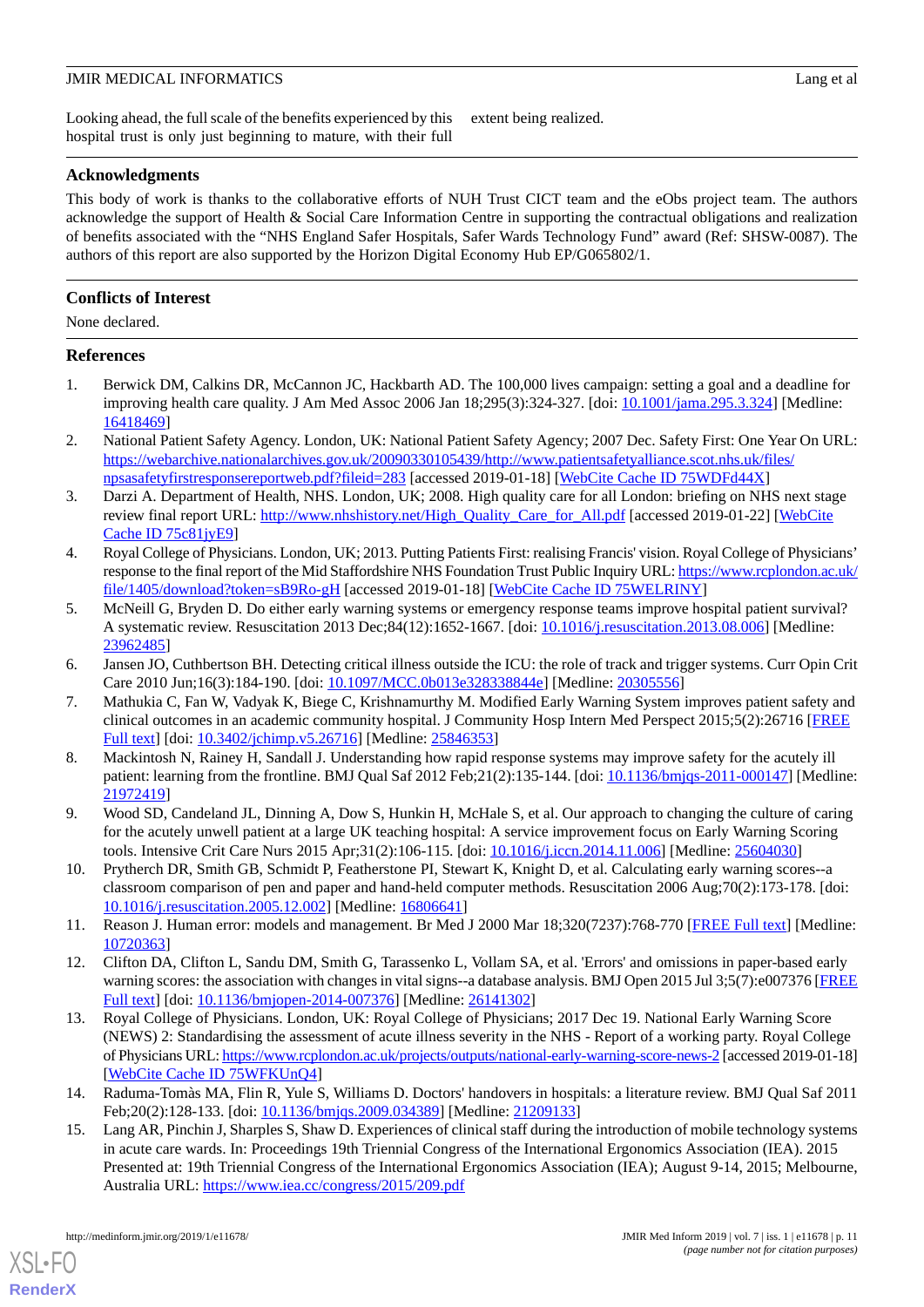- <span id="page-11-0"></span>16. Simmonds M. Royal College of Physicians. 2017 Feb 1. Your stories: improving patient safety - 'Recognise and Rescue programme': improving patients safety URL: [https://www.rcplondon.ac.uk/projects/outputs/](https://www.rcplondon.ac.uk/projects/outputs/your-stories-improving-patient-safety) [your-stories-improving-patient-safety](https://www.rcplondon.ac.uk/projects/outputs/your-stories-improving-patient-safety) [accessed 2019-01-18] [[WebCite Cache ID 75WFjBbnZ](http://www.webcitation.org/

                                75WFjBbnZ)]
- <span id="page-11-1"></span>17. Jones S, Mullally M, Ingleby S. Buist Ml, Bailey M & Eddleston JM (2011). Bedside Electronic Capture of Clinical Observations and Automated Clinical Alerts to Improve Compliance with an Early Warning Score Protocol. Critical Care and Resuscitation, Vol. 13, No. 2 2011:83-88.
- <span id="page-11-2"></span>18. Stevenson JE. PhD thesis, University of Sheffield. 2016 Jan. Documentation of vital signs in electronic health records: a patient safety issue URL:<http://etheses.whiterose.ac.uk/12704/1/PhD%20Thesis%20Jean%20E%20Stevenson.pdf> [accessed 2019-01-22] [\[WebCite Cache ID 75cCEkBG6](http://www.webcitation.org/

                                75cCEkBG6)]
- <span id="page-11-4"></span><span id="page-11-3"></span>19. Wong D, Bonnici T, Knight J, Gerry S, Turton J, Watkinson P. A ward-based time study of paper and electronic documentation for recording vital sign observations. J Am Med Inform Assoc 2017 Jul 1;24(4):717-721. [doi: [10.1093/jamia/ocw186](http://dx.doi.org/10.1093/jamia/ocw186)] [Medline: [28339626](http://www.ncbi.nlm.nih.gov/entrez/query.fcgi?cmd=Retrieve&db=PubMed&list_uids=28339626&dopt=Abstract)]
- <span id="page-11-5"></span>20. Russ AL, Saleem JJ, Justice CF, Woodward-Hagg H, Woodbridge PA, Doebbeling BN. Electronic health information in use: characteristics that support employee workflow and patient care. Health Informatics J 2010 Dec;16(4):287-305. [doi: [10.1177/1460458210365981\]](http://dx.doi.org/10.1177/1460458210365981) [Medline: [21216808\]](http://www.ncbi.nlm.nih.gov/entrez/query.fcgi?cmd=Retrieve&db=PubMed&list_uids=21216808&dopt=Abstract)
- <span id="page-11-6"></span>21. Fox A, Elliott N. Early warning scores: a sign of deterioration in patients and systems. Nurs Manag (Harrow) 2015 Mar 25;22(1):26-31. [doi: [10.7748/nm.22.1.26.e1337\]](http://dx.doi.org/10.7748/nm.22.1.26.e1337) [Medline: [25806463\]](http://www.ncbi.nlm.nih.gov/entrez/query.fcgi?cmd=Retrieve&db=PubMed&list_uids=25806463&dopt=Abstract)
- <span id="page-11-7"></span>22. DeVita MA, Smith GB, Adam SK, Adams-Pizarro I, Buist M, Bellomo R, et al. "Identifying the hospitalised patient in crisis"--a consensus conference on the afferent limb of rapid response systems. Resuscitation 2010 Apr;81(4):375-382. [doi: [10.1016/j.resuscitation.2009.12.008\]](http://dx.doi.org/10.1016/j.resuscitation.2009.12.008) [Medline: [20149516](http://www.ncbi.nlm.nih.gov/entrez/query.fcgi?cmd=Retrieve&db=PubMed&list_uids=20149516&dopt=Abstract)]
- <span id="page-11-8"></span>23. Cresswell K, Bates D, Sheikh A. Ten key considerations for the successful implementation and adoption of large-scale health information technology. J Am Med Inform Assoc 2013 Jun;20(e1):e9-e13 [[FREE Full text](http://europepmc.org/abstract/MED/23599226)] [doi: [10.1136/amiajnl-2013-001684](http://dx.doi.org/10.1136/amiajnl-2013-001684)] [Medline: [23599226](http://www.ncbi.nlm.nih.gov/entrez/query.fcgi?cmd=Retrieve&db=PubMed&list_uids=23599226&dopt=Abstract)]
- <span id="page-11-9"></span>24. Greenhalgh T, Wherton J, Papoutsi C, Lynch J, Hughes G, A'Court C, et al. Beyond adoption: a new framework for theorizing and evaluating nonadoption, abandonment, and challenges to the scale-up, spread, and sustainability of health and care technologies. J Med Internet Res 2017 Nov 1;19(11):e367 [\[FREE Full text\]](http://www.jmir.org/2017/11/e367/) [doi: [10.2196/jmir.8775](http://dx.doi.org/10.2196/jmir.8775)] [Medline: [29092808](http://www.ncbi.nlm.nih.gov/entrez/query.fcgi?cmd=Retrieve&db=PubMed&list_uids=29092808&dopt=Abstract)]
- <span id="page-11-10"></span>25. Zimlichman E, Szyper-Kravitz M, Shinar Z, Klap T, Levkovich S, Unterman A, et al. Early recognition of acutely deteriorating patients in non-intensive care units: assessment of an innovative monitoring technology. J Hosp Med 2012 Oct;7(8):628-633. [doi: [10.1002/jhm.1963](http://dx.doi.org/10.1002/jhm.1963)] [Medline: [22865462](http://www.ncbi.nlm.nih.gov/entrez/query.fcgi?cmd=Retrieve&db=PubMed&list_uids=22865462&dopt=Abstract)]
- <span id="page-11-11"></span>26. Rothman MJ, Rothman SI, Beals J. Development and validation of a continuous measure of patient condition using the Electronic Medical Record. J Biomed Inform 2013 Oct;46(5):837-848 [\[FREE Full text\]](https://linkinghub.elsevier.com/retrieve/pii/S1532-0464(13)00086-5) [doi: [10.1016/j.jbi.2013.06.011\]](http://dx.doi.org/10.1016/j.jbi.2013.06.011) [Medline: [23831554](http://www.ncbi.nlm.nih.gov/entrez/query.fcgi?cmd=Retrieve&db=PubMed&list_uids=23831554&dopt=Abstract)]
- <span id="page-11-12"></span>27. Capan M, Ivy JS, Rohleder T, Hickman J, Huddleston JM. Individualizing and optimizing the use of early warning scores in acute medical care for deteriorating hospitalized patients. Resuscitation 2015 Aug;93:107-112 [\[FREE Full text\]](https://linkinghub.elsevier.com/retrieve/pii/S0300-9572(15)00016-7) [doi: [10.1016/j.resuscitation.2014.12.032](http://dx.doi.org/10.1016/j.resuscitation.2014.12.032)] [Medline: [25597507\]](http://www.ncbi.nlm.nih.gov/entrez/query.fcgi?cmd=Retrieve&db=PubMed&list_uids=25597507&dopt=Abstract)
- <span id="page-11-14"></span><span id="page-11-13"></span>28. Digital health. London UK: Digital Health Intelligence Limited Special Report: Observations vital signs URL: [https://www.](https://www.digitalhealth.net/2018/07/special-report-observations-and-vital-signs-2/) [digitalhealth.net/2018/07/special-report-observations-and-vital-signs-2/](https://www.digitalhealth.net/2018/07/special-report-observations-and-vital-signs-2/) [accessed 2019-01-18] [\[WebCite Cache ID](http://www.webcitation.org/

                                75WGpwJEO) [75WGpwJEO\]](http://www.webcitation.org/

                                75WGpwJEO)
- <span id="page-11-15"></span>29. National Institute for Health and Care Excellence. 2016 Sep. VitalPAC for assessing vital signs of patients in Hospital. Medtech innovation briefing MIB79 URL: <https://www.nice.org.uk/advice/mib79> [accessed 2019-01-18] [[WebCite Cache](http://www.webcitation.org/

                                75WHAC3KW) [ID 75WHAC3KW](http://www.webcitation.org/

                                75WHAC3KW)]
- <span id="page-11-16"></span>30. Nervecentre. Wokingham UK: Nervecentre Software Ltd; 2018. Nervecentre - Our Customers URL: [http:/](http://nervecentresoftware.com/our-customers/) [/nervecentresoftware.com/our-customers/](http://nervecentresoftware.com/our-customers/) [accessed 2019-01-18] [[WebCite Cache ID 75WHRzqAY\]](http://www.webcitation.org/

                                75WHRzqAY)
- <span id="page-11-17"></span>31. Adler-Milstein J, Holmgren AJ, Kralovec P, Worzala C, Searcy T, Patel V. Electronic health record adoption in US hospitals: the emergence of a digital "advanced use" divide. J Am Med Inform Assoc 2017 Nov 1;24(6):1142-1148. [doi: [10.1093/jamia/ocx080](http://dx.doi.org/10.1093/jamia/ocx080)] [Medline: [29016973](http://www.ncbi.nlm.nih.gov/entrez/query.fcgi?cmd=Retrieve&db=PubMed&list_uids=29016973&dopt=Abstract)]
- 32. Lei J, Sockolow P, Guan P, Meng Q, Zhang J. A comparison of electronic health records at two major Peking University Hospitals in China to United States meaningful use objectives. BMC Med Inform Decis Mak 2013 Aug 28;13(1):96 [\[FREE](https://bmcmedinformdecismak.biomedcentral.com/articles/10.1186/1472-6947-13-96) [Full text\]](https://bmcmedinformdecismak.biomedcentral.com/articles/10.1186/1472-6947-13-96) [doi: [10.1186/1472-6947-13-96](http://dx.doi.org/10.1186/1472-6947-13-96)] [Medline: [23984797](http://www.ncbi.nlm.nih.gov/entrez/query.fcgi?cmd=Retrieve&db=PubMed&list_uids=23984797&dopt=Abstract)]
- 33. Scholl J, Syed-Abdul S, Ahmed LA. A case study of an EMR system at a large hospital in India: challenges and strategies for successful adoption. J Biomed Inform 2011 Dec;44(6):958-967 [\[FREE Full text](https://linkinghub.elsevier.com/retrieve/pii/S1532-0464(11)00126-2)] [doi: [10.1016/j.jbi.2011.07.008](http://dx.doi.org/10.1016/j.jbi.2011.07.008)] [Medline: [21846508](http://www.ncbi.nlm.nih.gov/entrez/query.fcgi?cmd=Retrieve&db=PubMed&list_uids=21846508&dopt=Abstract)]

## **Abbreviations**

[XSL](http://www.w3.org/Style/XSL)•FO **[RenderX](http://www.renderx.com/)**

**CCOT:** critical care outreach team **CICT team:** Clinical Information and Communication Technology team **eObs:** electronic observations **eHandover:** electronic handover